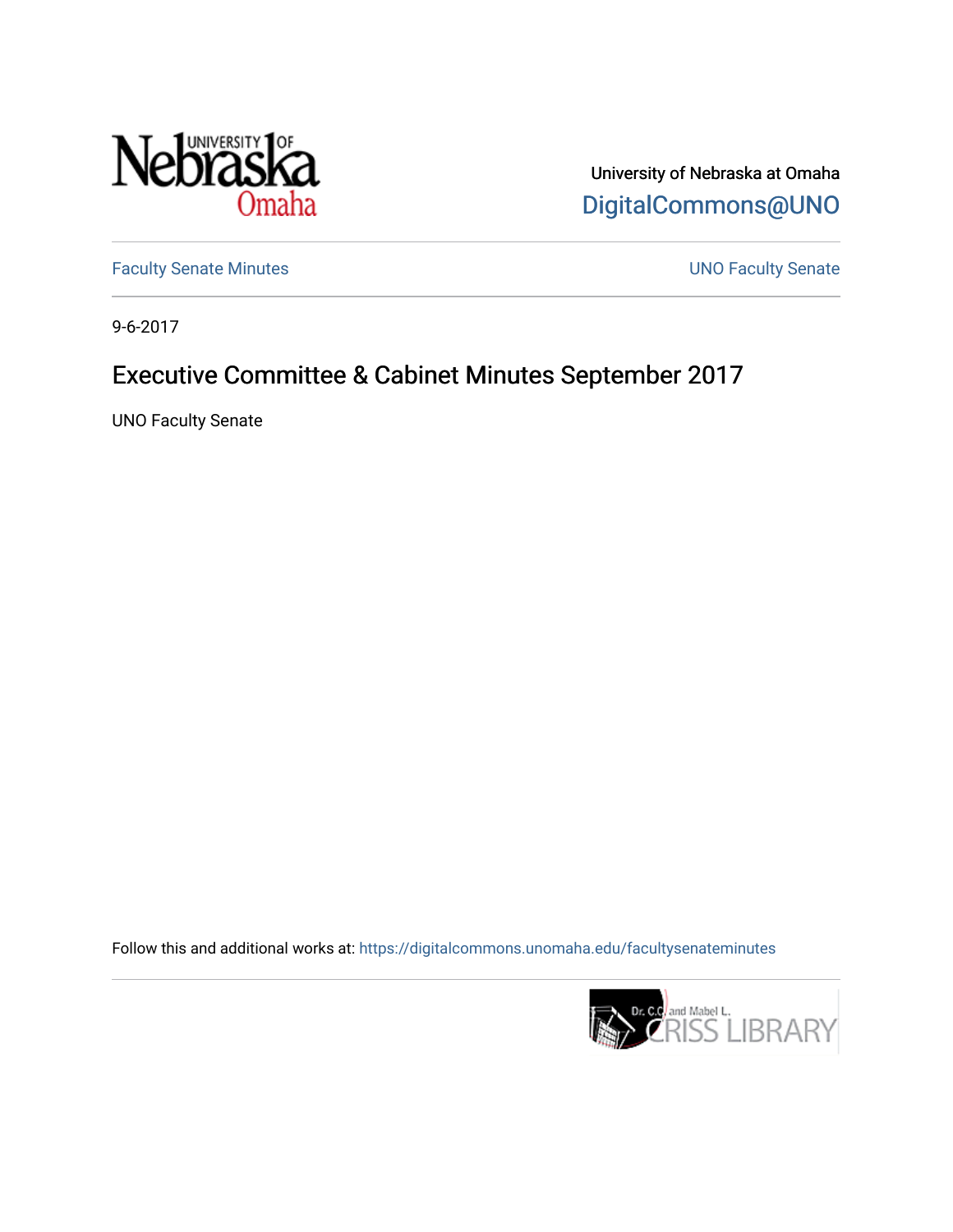

# **2017-2018 Faculty Senate Executive Committee & Cabinet** *Minutes*

\_\_\_\_\_\_\_\_\_\_\_\_\_\_\_\_\_\_\_\_\_\_\_\_\_\_\_\_\_\_\_\_\_\_\_\_\_\_\_\_\_\_\_\_\_\_\_\_\_\_\_\_\_\_\_\_\_\_\_\_\_\_\_\_\_\_\_\_\_\_\_\_\_\_\_\_\_\_ \_\_\_\_\_\_\_\_\_\_\_\_\_\_\_\_\_\_\_\_*Wednesday, September 6, 2017, 2 p.m., ASH 196*\_\_\_\_\_\_\_\_\_\_\_\_\_\_\_\_\_\_\_\_\_

\_\_\_\_\_\_\_\_\_\_\_\_\_\_\_\_\_\_\_\_\_\_\_\_\_\_\_\_\_\_\_\_\_\_\_\_\_\_\_\_\_\_\_\_\_\_\_\_\_\_\_\_\_\_\_\_\_\_\_\_\_\_\_\_\_\_\_\_\_\_\_\_\_\_\_\_\_

**Present:** Adams, Arbelaez, Barone, Elder Grams, Landow, Miller, Nash, Robins, Woody

#### **I. The meeting was called to order at 2:06 p.m.** by Vice President Barone

**II. The Minutes of August 9, 2017** were approved as presented.

#### **III. Officers' Reports**

#### **A. President's Report:** Senator Grams reported

September 6, 2017

Dear Colleagues,

The past month has been a very busy one, and your comments and suggestions are particularly needed so that the Faculty Senate and I can best represent the interests and concerns of our faculty. Please feel free to contact me at any time (email works best).

Some of the most important meetings and events to report on include Chancellor Gold's announcement of some administrative restructuring at UNO and UNMC, the most recent meeting of the Transition Advisory Council, and the BRT (Budget Response Team) implementations affecting UNO and the NU system. If any Senator would like to access the information presented during AVC for Student Affairs Benjamin-Alvarado's presentation to the Retreat, or has follow up questions related to Chancellor Gold's visit to the Faculty Senate Retreat, please contact Sue Bishop or me.

The key areas of restructuring announced by Chancellor Gold are:

- 1. A single VC of Business, Finance, and Economic Development shared by UNO and UNMC. According to Gold, this move was driven not purely by budget considerations but primarily by concerns for efficacy and efficiency. This recommendation also came via CFAR, the outside consulting group that Chancellor Gold hired to assist him with such decisions. CFAR interviewed various representatives of students, staff, and faculty over the summer.
- 2. A single VC for Student Success shared by UNO and UNMC, including enrollment and student services at both campuses. Current UNO VC Dan Shipp will occupy this position, reporting directly to the Chancellor.
- 3. UNMC will adopt an academic administrative model more similar to UNO's, where Deans report directly to the SVC (Dele Davies) rather than directly to the Chancellor.
- 4. External relations (community, government, and alumni) will be combined into one group across UNO and UNMC, to be led by Bob Bartee, though UNO and UNMC will continue to have separate programs in these areas. UNO's University Communications will report to Bartee.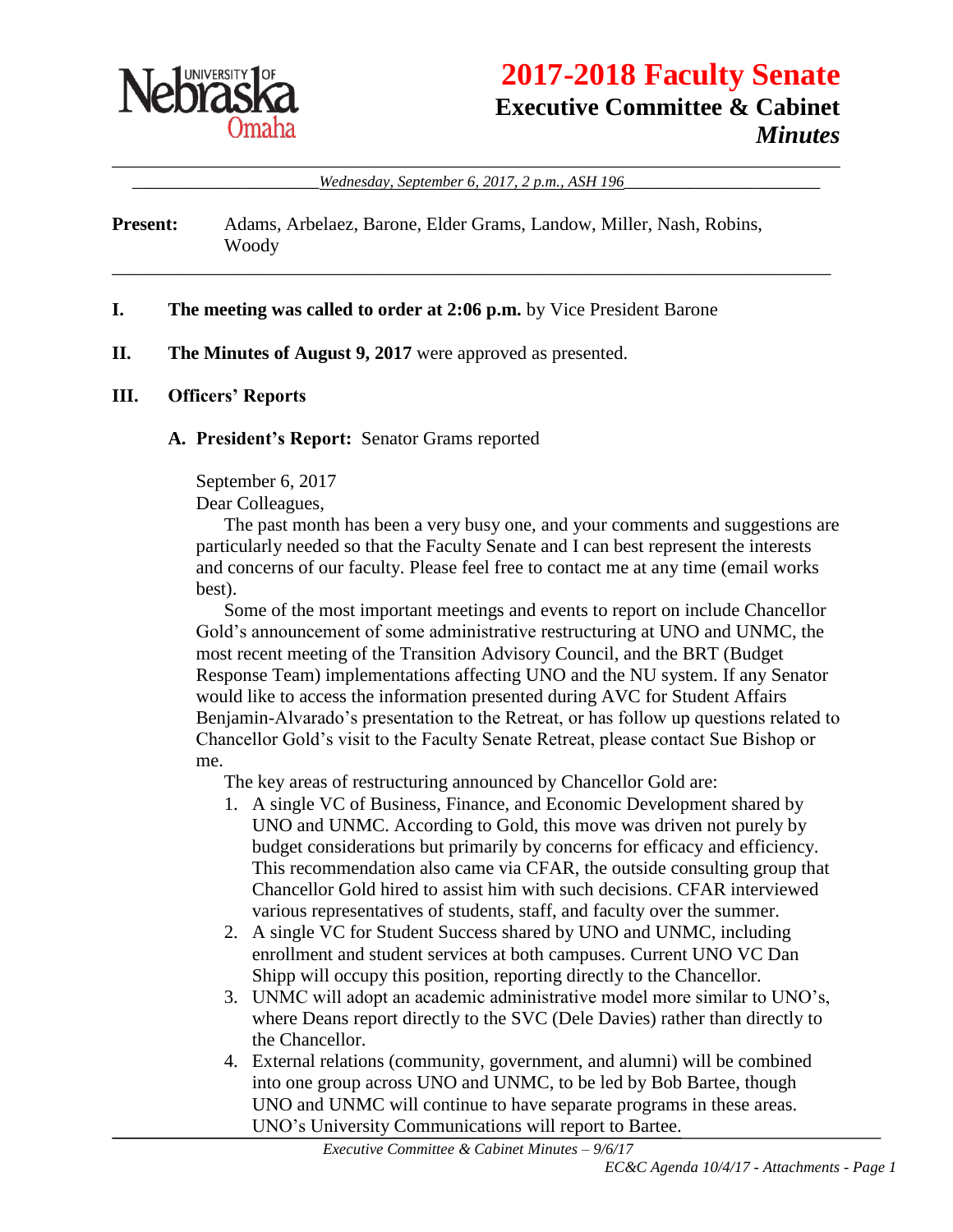5. Miscellaneous areas under the Chancellor's office, such as compliance auditing, logistics, and so forth will be shared between UNO and UNMC for the aim of greater efficiency.

Chancellor Gold emphasized that all of these restructuring changes are "reversible" and will be re-evaluated by him at the 6 and 12 month marks. Therefore, UNO faculty who wish to comment on the changes should do so in ample time to be accounted for in these reviews. The Faculty Senate executive committee and I regularly convey faculty opinions and feedback to the Chancellor and other administrators, as we meet with them regularly.

The August 29 Transition Advisory Council meeting focused on the theme of Efficiency. Presentations and discussion emphasized UNO's great value, given the quality of education and employment outcomes produced for a relatively low student cost and debt load. However, challenges faced in achieving that value include a heavy reliance on adjunct faculty, difficulties with scheduling, bottleneck courses, length of time developing new degree programs, and a cultural and political climate in which the value proposition of higher education is disputed. Suggestions for improvement also included reviewing processes for grant seekers (e.g. differentiating processes for large and small grants, offering greater support), focusing on the success of multiple programs across the board (including workforce-essential and unique UNO niche programs), institutional support for faculty research, and leveraging community resources.

The BRT progress at NU is to follow a particular "Program Change Development Model" that proceeds from Program Definition and Design through Program Installation (where we are now, at least in part), Interim Products, Established Products, and Program Efficacy. Faculty who have comments about the BRT implementation may wish to keep this in mind, as the products generated by this budget review are themselves reviewed, measured, and refined. For instance, the UNL Faculty Senate raised questions about changes to the mileage reimbursement rates, and in particular the effects on extension faculty. Some UNO faculty also have raised questions about the economic impacts. What cost savings will be realized ultimately, particularly as behavior changes in response to the policy and the costs of operating fleet vehicles are analyzed? We will continue to follow up on these issues and feedback is welcomed.

UNO has a record-breaking incoming first-year class in Fall 2017. Faculty are to be congratulated for their incredible dedication and outreach that helped to create this success. Going forward, I would like to challenge my colleagues to redouble the effort to keep those students here all the way to graduation. What could each of us be doing – realistically, given our workloads and service - to engage those students and increase the chances of retaining them next year? Extensive research tells us that the more individual contact students have with faculty, the more likely they are to be retained and graduate. This includes student research, co-curricular activities, and advising. Your engagement with our students is an essential contribution to the value of a UNO education.

UNO representatives on the ad hoc UNO/UNMC Faculty Committee for Communication and Collaboration include: Timi Barone, Dhundy Bastola, Craig Maher, Connie Schaffer, Destynie Sewell, Suzanne Sollars, and Adam Tyma. Please contact them with comments or suggestions relevant to their communications with UNMC faculty representatives. This is a joint faculty-to-faculty committee, reporting back to the respective Faculty Senates.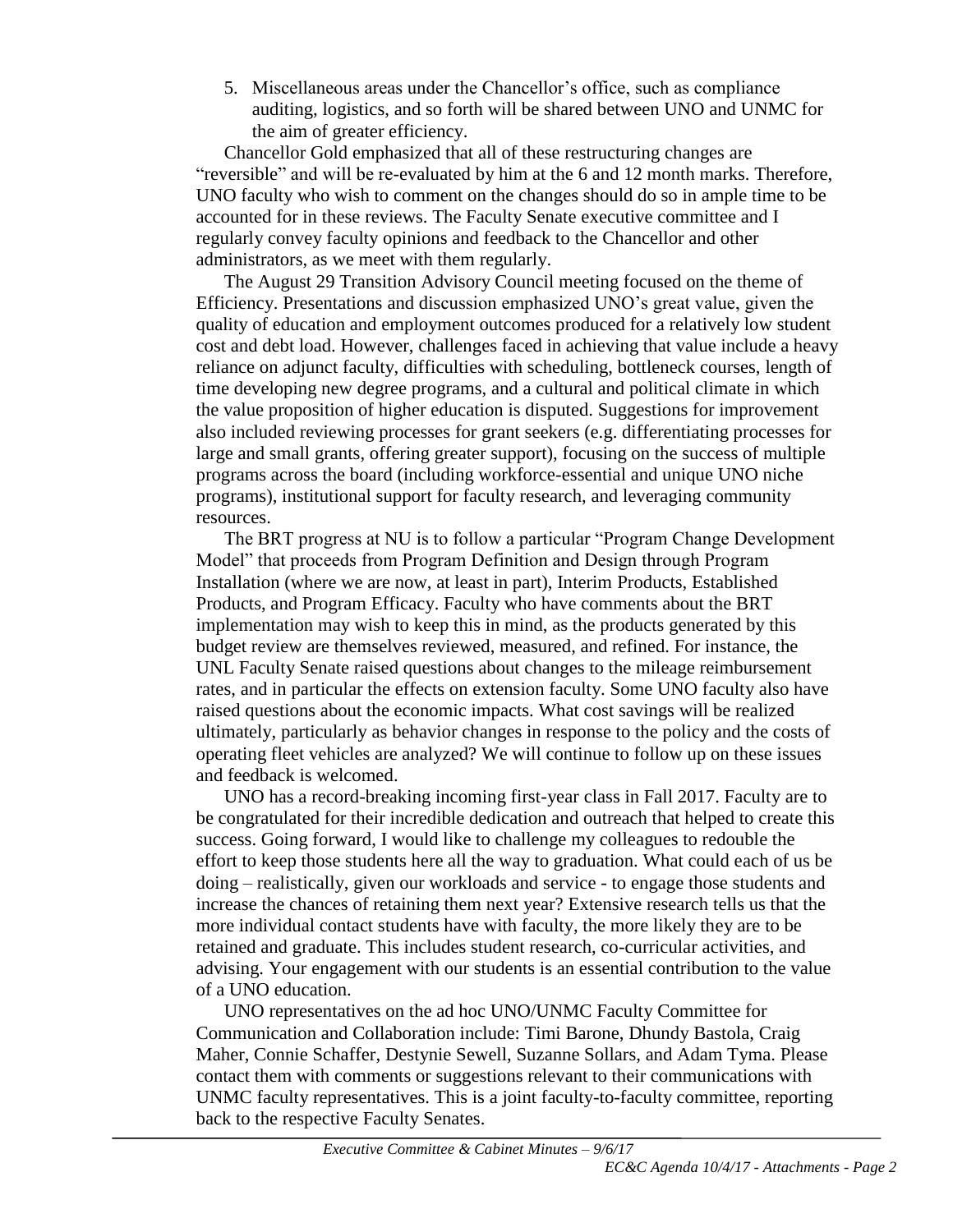President Bounds will be the guest speaker at the Faculty Senate's next meeting on September 13 at 2:00 pm. Bounds met with the Senate last May and with the Executive Committee in August.

Questions about how Scott Campus faculty are to park for events on the Dodge Campus have been raised and will be followed up. Please let us know if Canvas training is meeting your needs and if additional specific offerings in this area would be useful.

Thank you for permitting me to represent you and please contact me whenever issues relevant to Faculty Senate may arise.

**~~~~~~~~~~~~~~~~~~~~~~~~~~~~~~~~~~~~~~~~~~~~~~~**

*At 3:01 p.m. Senator Grams moved, and Senator Miller seconded, a motion to suspend the agenda in order to work on a motion regarding Shared Governance. After much discussion an edited version of the resolution will be emailed to the EC&C. All discussion/additions/ deletions/corrections must be sent to Vice President Barone by 6 p.m. Sunday evening. The edited resolution, from the Executive Committee, will be included in the agenda for next week's Faculty Senate meeting. An updated agenda will be sent to everyone on Monday.* 

*A very rough draft of the resolution to be edited follows:*

*WHEREAS given the NU current budget challenges and the possible future of the State financial situation and the unacceptable ambiguity of the budget that may impact our academic mission negatively; the August 2017 BRT (Budget Response Team) implementations that affect business functions of the university; the August 2017 announced restructuring plans for UNO and UNMC, including joint Vice Chancellor positions in Business and Finance, External Relations, and Student Success; and the precipitous changes in May 2017 involving the temporary joint Chancellor position at UNMC and UNO; and*

*WHEREAS the UNO Faculty Senate according to the Board of Regents Bylaws 2.12.1 has the responsibilities to* 

- *"b. Act as the official voice of the faculty of which it is composed;*
- *c. Act on academic matters that affect more than one college;*
- *d. Advise and consult with student, staff, and administrative groups on matters of general concern, which include, but are not necessarily limited to, the budget, institutional planning, library and computer operation, student academic conduct in the classroom, and the selection of academic-administrative personnel;"*

*WHEREAS the UNO Faculty has had insufficient opportunity to fulfill its advisory duties*  with respect to the above related to "matters of general concern", "the budget", *"institutional planning", and other changes;* 

*BE IT RESOLVED THAT the UNO Faculty Senate requests that the UNO and NU leadership reaffirm and acknowledge the responsibilities of the Faculty Senate in shared governance and decision-making; and*

*That the UNO and NU leadership honor the Faculty Senate's committee structure and timeline, so that it is given opportunity to fulfill its "advise and consult" function with respect to recommendation and reporting from CFAR, including August 2017 restructuring;*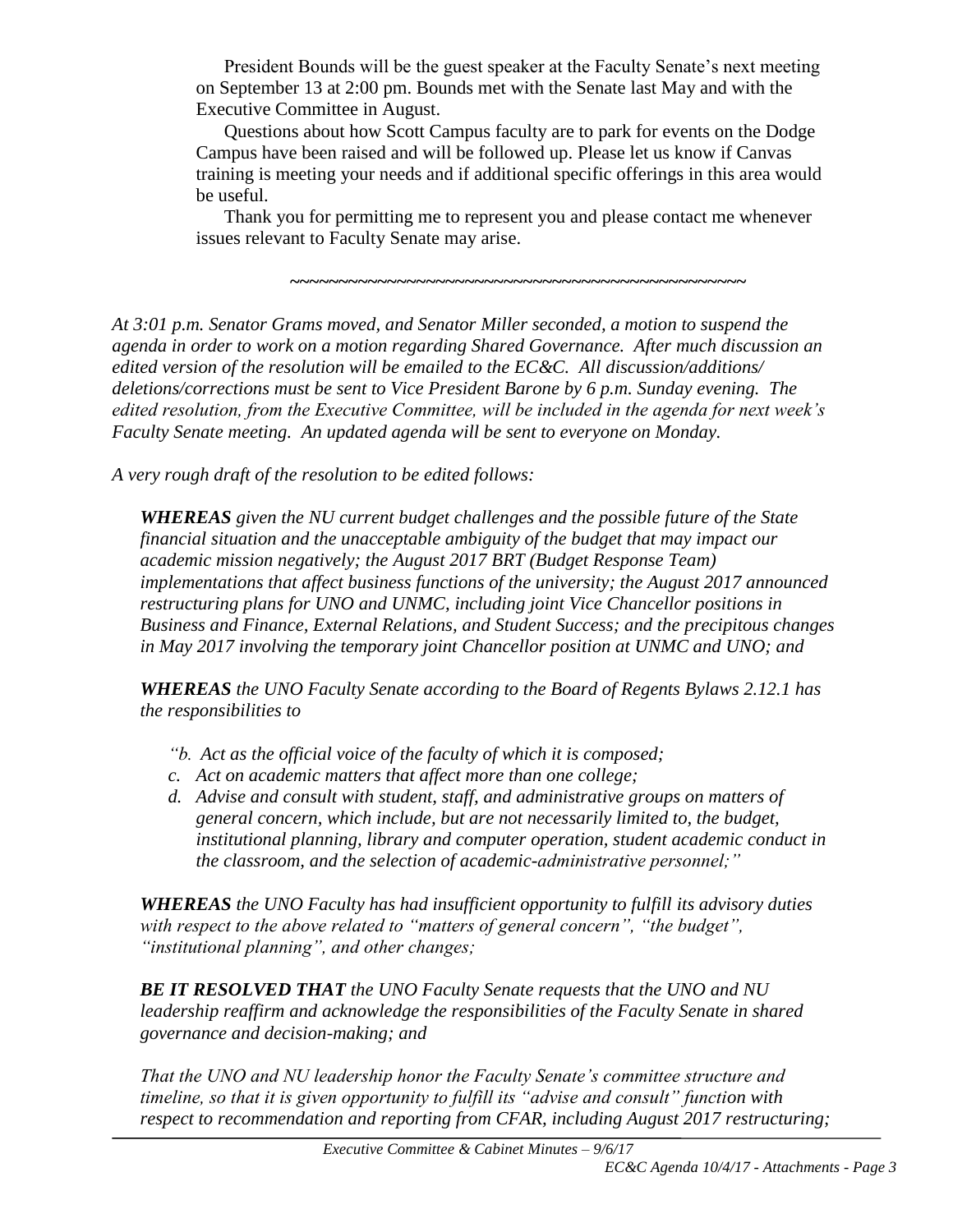*That the UNO and NU administrative leadership honor the Faculty Senate's committee structure and timeline, so that it is given opportunity to fulfill its shared governance function in acting "on academic matters that affect more than one college", by consulting with the Faculty Senate as the official governing body and voice of the UNO Faculty, and by providing adequate time for the Senate to review and decide on proposed changes.*

*At 3:50 p.m. the EC&C returned to the regular order of the agenda.*

**B. Secretary/Treasurer Report:** Senator Landow

**1. EC&A:** There was no meeting scheduled in August**.**

|      | (Action Pending and Current Resolutions) |                            |          |                          |               |                 |                 |                                     |
|------|------------------------------------------|----------------------------|----------|--------------------------|---------------|-----------------|-----------------|-------------------------------------|
| Res. | <b>Date</b>                              | <b>Title</b>               | Admin    | Sent for                 | <b>Denied</b> | <b>Deferred</b> | In              | Final                               |
| #    | <b>Senate</b>                            |                            | Accept   | <b>Senate</b>            |               |                 | <b>Progress</b> | <b>Action/Resolved</b>              |
|      | <b>Passed</b>                            |                            |          | <b>Action</b>            |               |                 |                 |                                     |
| 4299 | Complete                                 | FS Pres Appts.             |          |                          |               |                 |                 |                                     |
|      | 8/16/17                                  | a. AAUP                    |          |                          |               |                 |                 |                                     |
|      |                                          | c. Grad Cncl Liaison       |          |                          |               |                 |                 |                                     |
| 4288 | Complete                                 | <b>Campus Committees</b>   |          |                          |               |                 |                 |                                     |
|      | 8/16/17                                  | a. APC                     |          |                          |               |                 |                 |                                     |
|      |                                          | g. Strat Planning          |          |                          |               |                 |                 |                                     |
|      |                                          | Steering Comm.             |          |                          |               |                 |                 |                                     |
| 4301 | 8/16/17                                  | Permanently                |          |                          |               |                 |                 |                                     |
|      |                                          | Replace CBA                |          |                          |               |                 |                 |                                     |
|      |                                          | Senator Ni                 |          |                          |               |                 |                 |                                     |
|      |                                          |                            |          | <b>TO BE FOLLOWED UP</b> |               |                 |                 |                                     |
|      |                                          |                            |          |                          |               |                 |                 |                                     |
| 4282 | 3/8/17                                   | Expenses                   | 4/19/17  |                          |               |                 |                 | <b>SVC</b> Reed                     |
|      |                                          | Associated with            |          |                          |               |                 |                 | explained the                       |
|      |                                          | Visas for                  |          |                          |               |                 |                 | process for UNO                     |
|      |                                          | <b>International Hires</b> |          |                          |               |                 |                 | paying for legal                    |
|      |                                          |                            |          |                          |               |                 |                 | costs involved.                     |
|      |                                          |                            |          |                          |               |                 |                 | These issues are                    |
|      |                                          |                            |          |                          |               |                 |                 | usually handled by                  |
|      |                                          |                            |          |                          |               |                 |                 | department chairs<br>and personnel. |
|      |                                          |                            |          |                          |               |                 |                 | Costs can't be                      |
|      |                                          |                            |          |                          |               |                 |                 | nailed down, since                  |
|      |                                          |                            |          |                          |               |                 |                 | they vary by who is                 |
|      |                                          |                            |          |                          |               |                 |                 | involved. BJ Reed                   |
|      |                                          |                            |          |                          |               |                 |                 | said he would ask                   |
|      |                                          |                            |          |                          |               |                 |                 | for a one page                      |
|      |                                          |                            |          |                          |               |                 |                 | description of the                  |
|      |                                          |                            |          |                          |               |                 |                 | process made                        |
|      |                                          |                            |          |                          |               |                 |                 | <i>available to</i>                 |
|      |                                          |                            |          |                          |               |                 |                 | faculty.                            |
| 4279 | 12/14/16                                 | Grievance                  | 12/21/16 |                          |               |                 |                 | - SVC Reed says                     |
|      |                                          | Committees                 |          |                          |               |                 |                 | they may need                       |
|      |                                          | Summer                     |          |                          |               |                 |                 | more information.                   |
|      |                                          | Compensation               |          |                          |               |                 |                 | It is a workload                    |
|      |                                          |                            |          |                          |               |                 |                 | issue as much as a                  |
|      |                                          |                            |          |                          |               |                 |                 | compensation                        |
|      |                                          |                            |          |                          |               |                 |                 | issue. Let's have                   |

#### **2017-2018 Resolution Action Table (Action Pending and Current Resolutions)**

**~~~~~~~~~~~~~~~~~~~~~~~~~~~~~~~~~~~~~~~~~~~~~~~**

*Executive Committee & Cabinet Minutes – 9/6/17*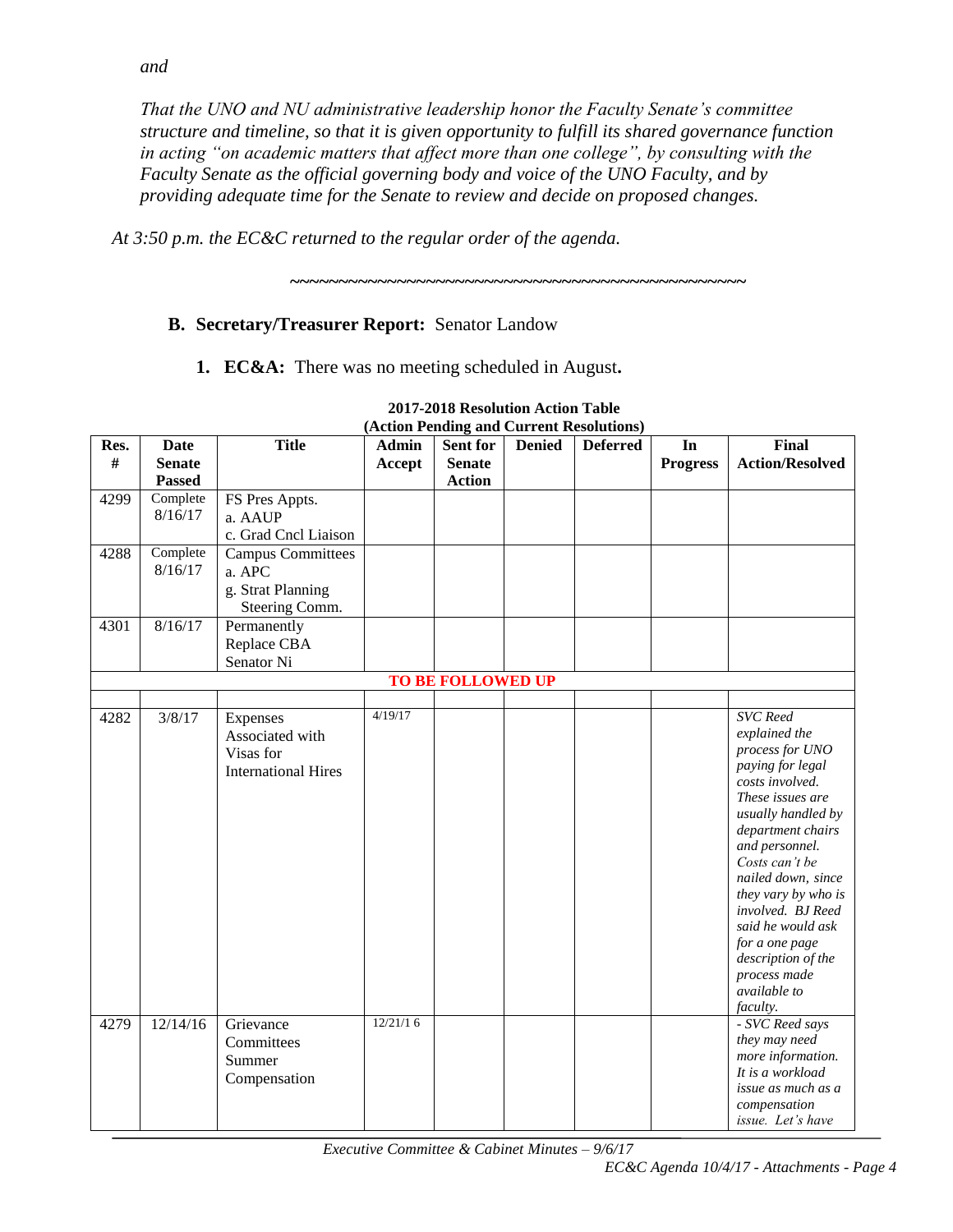|                        |  |  | 3/15/17 |  |  |  | further discussion.<br>- BJ reiterated that |
|------------------------|--|--|---------|--|--|--|---------------------------------------------|
|                        |  |  |         |  |  |  | summer pay is not<br>likely to happen, as   |
|                        |  |  |         |  |  |  | faculty select a                            |
|                        |  |  |         |  |  |  | variety of service                          |
|                        |  |  |         |  |  |  | opportunities.                              |
|                        |  |  |         |  |  |  | Regarding the                               |
|                        |  |  |         |  |  |  | three grievance                             |
|                        |  |  |         |  |  |  | committees, he                              |
|                        |  |  |         |  |  |  | feels that faculty                          |
|                        |  |  |         |  |  |  | select this type of                         |
|                        |  |  |         |  |  |  | service, similar to<br>how faculty choose   |
|                        |  |  |         |  |  |  | to serve on thesis                          |
|                        |  |  |         |  |  |  | committee.                                  |
|                        |  |  |         |  |  |  |                                             |
|                        |  |  | 4/19/17 |  |  |  | Chancellor                                  |
|                        |  |  |         |  |  |  | Christensen said                            |
|                        |  |  |         |  |  |  | these type of                               |
|                        |  |  |         |  |  |  | issues, like summer                         |
|                        |  |  |         |  |  |  | grievance<br>committee work,                |
|                        |  |  |         |  |  |  | seldom occur. He                            |
|                        |  |  |         |  |  |  | is also                                     |
|                        |  |  |         |  |  |  | apprehensive of                             |
|                        |  |  |         |  |  |  | anyone who has                              |
|                        |  |  |         |  |  |  | service in the                              |
|                        |  |  |         |  |  |  | summer wanting                              |
|                        |  |  |         |  |  |  | compensation.                               |
|                        |  |  |         |  |  |  | Some service such<br>as FS President        |
|                        |  |  |         |  |  |  | and IRB receive                             |
|                        |  |  |         |  |  |  | workload                                    |
|                        |  |  |         |  |  |  | compensation.                               |
|                        |  |  |         |  |  |  |                                             |
| <b>CARRIED FORWARD</b> |  |  |         |  |  |  |                                             |
|                        |  |  |         |  |  |  |                                             |

**2. Treasurer's Report:** Senator Landow gave the August 2017, Budget Report.

#### **IV. Standing Committee Reports**

**A. Committee on Academic and Curricular Affairs:** Senator Miller (No Meeting/No Report)

## **PENDING:**

## **1. Student Government Resolution for Timely Feedback from Faculty**

Senator Kealey asked the Senate to address the Student Government Resolution to have all faculty give timely feedback to students. Suggestions:

Suggestions:

- 1. A Hot Line for anonymous reported for students to be given a manner to address the issue.
- 2. This issue can be addressed in course evaluations.
- 3. This issue can be addressed internally through the review process.
- 4. Put guidelines on a website.
- 5. Faculty member's use of learning management systems and adherence to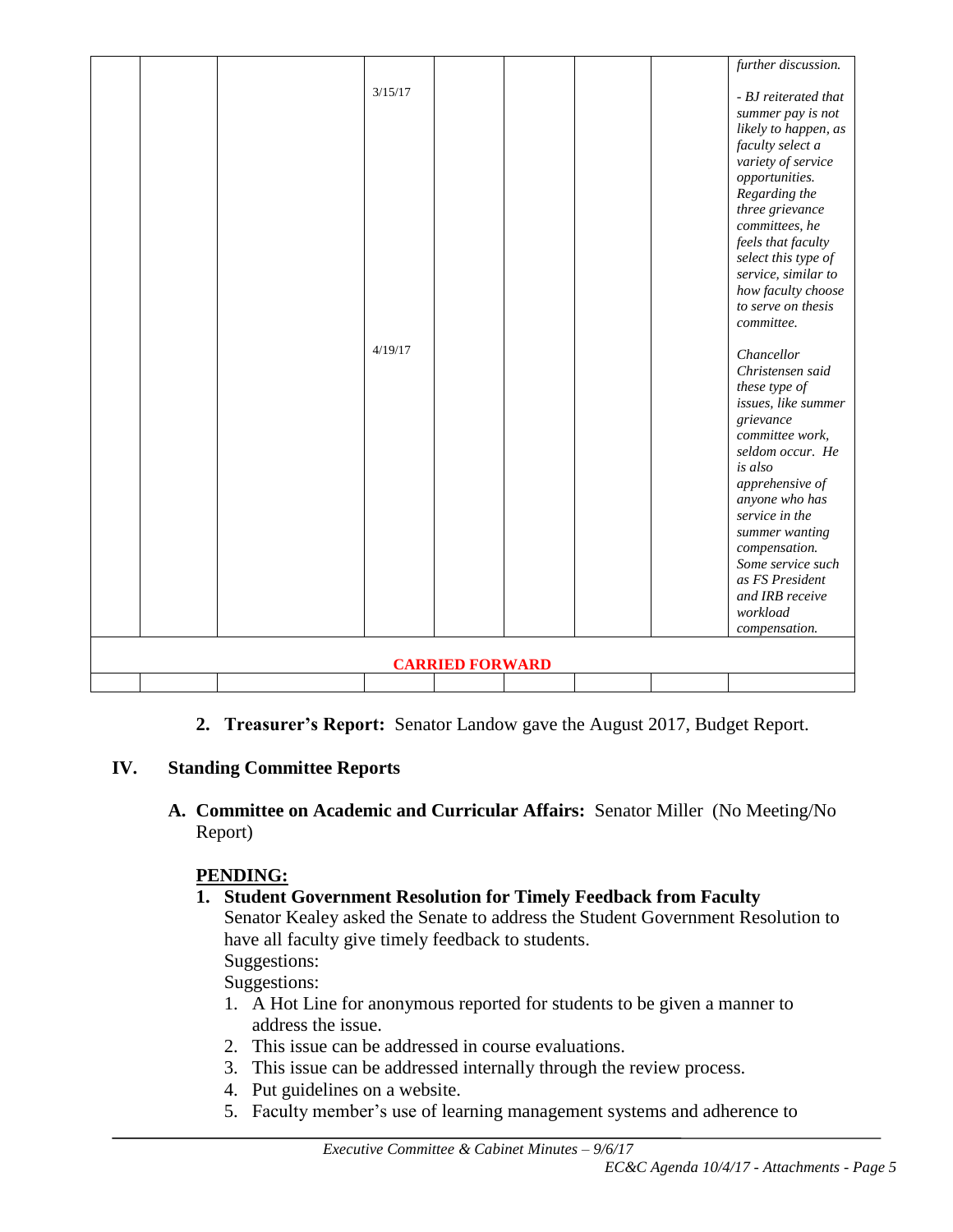professional expectations.

Senator Elder stated that the Faculty Senate owes Student Government a response and attention to the SG Resolution.

*(Sent to A&CA 4/12/17) (AC&A report 4/26/17 for to discuss)*

**2. Need for Students to get Timely Feedback:** Committee members ended the **4/26/17 meeting** with a discussion of the need for students to get timely feedback from faculty members. This discussion expanded to also include faculty member's use of learning management systems and adherence to professional expectations. The discussion will be continued at the next committee meeting. It will be included in Pending for the next EC&C meeting**.**

#### **B. Committee on Educational Resources & Services:** Senator Robins reported the Committee met 2:30 Wednesday 30 August 2017 in Criss Library**.**

Attending: Tej Adidam, Azad Azadmanesh, Barbara Robins, Andy Zhong, and Mark Schoenbeck. Scott Glasser was absent.

#### Old Business

The committee reviewed the report of activities from Fall retreat and considered the pending items for further action. Most items are in need of some investigation for basic questions before a decision can be made regarding further action. We may contact Erin King regarding transition to Canvas.

Tej reported on the UNO Student Council's request that faculty add a statement regarding emergency communication to all course syllabi. The committee feels it would be more practical to recommend faculty add such a statement which includes links, to the Canvas page for each course.

Tej also reported on a conversation with library staff regarding UNO faculty access to UNMC library. At this point in time, the deans of the respective libraries are in discussion and anyone needing access in the near future should speak to their subject librarian.

#### New Business

Tej shared a personal experience with insurance that is purchased for international travel for UNO courses and/or business. We discussed those circumstances when the purchase is optional for faculty (not a study abroad course) and came to agreement that an easy way to encourage enrollment in an iNext policy is to have a line added to the form "University of Nebraska at Omaha Request for travel Authorization & Purchase of Travel." This would highlight its importance and serve as checklist regardless if the policy is paid by UNO entity or individual.

Azad discussed current situation in which money is being budgeted for recruitment but the process often misses the target audience because of disciplinespecific knowledge that is not held by the recruiters. In the cases where faculty travel or otherwise meet with groups specific to their discipline, some money should be allotted to the department/program for that purpose. Our committee may opt to invite Omar Correa (Assist. VC Student Engagement  $\&$  Recruitment) to a future meeting to discuss this but it may be appropriate for Faculty Senate officers mention in conversations with upper administration as budget items are already being scrutinized.

Mark requested follow-up information to an old committee issue regarding accommodation letters to faculty from Student Support Services. We may invite someone from this office to attend a future meeting to discuss features of these letters that create problems for some classes, especially large lecture-hall courses.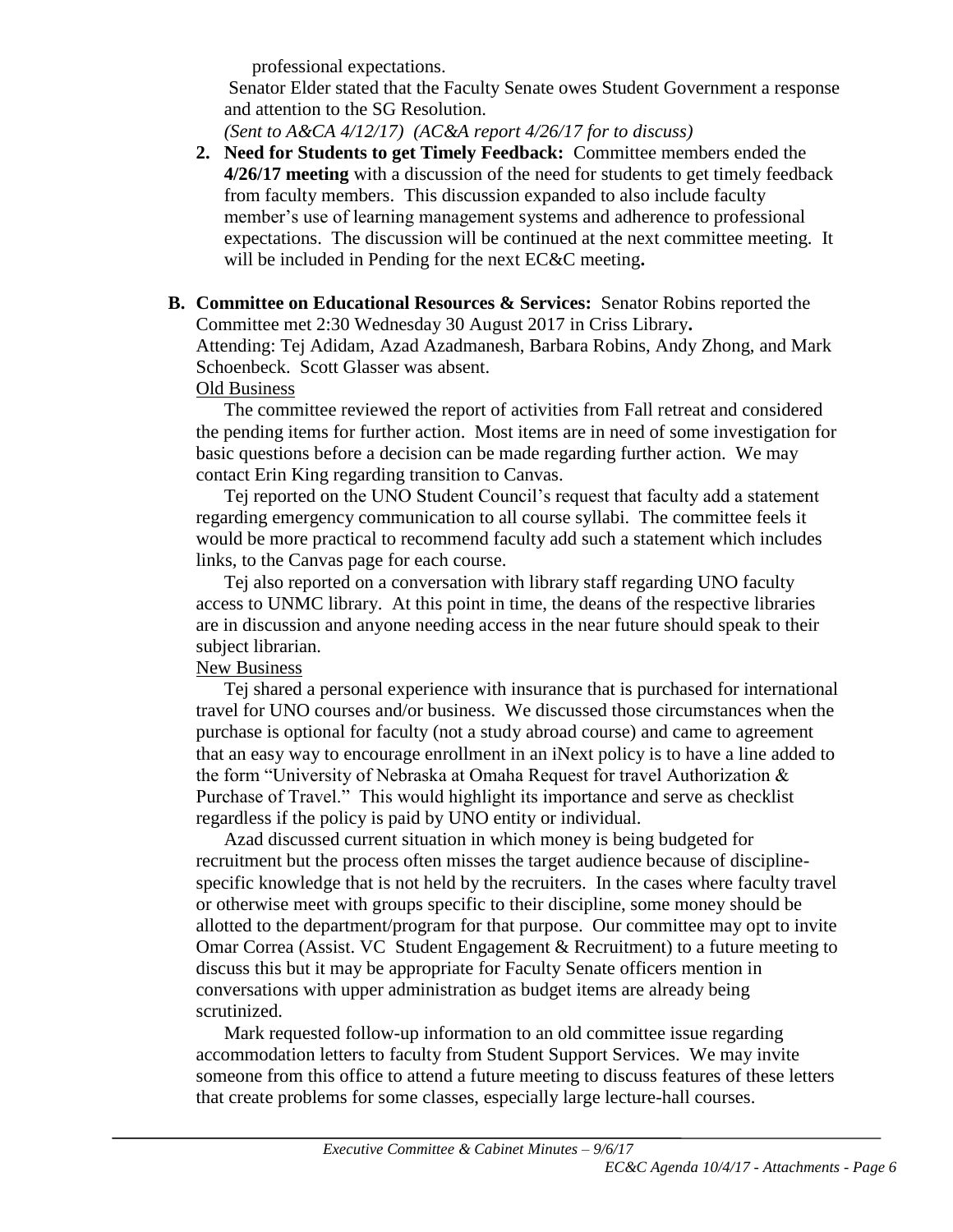#### **PENDING:**

- **1. Canvas and UNIZEN dashboard availability.** *The EC&C, on 6/7/17, sent this to the Educational Resources & Services Committee.*
- **C. Committee on Faculty Personnel & Welfare:** Senator Elder reported the Committee met on Aug 30.

Present: Pauline Brennan, Griff Elder, John Noble

Excused: Tammie Kennedy, Marshall Prisbell, Dale Tiller.

We continued our planning for the year, planning that was begun at the Faculty Senate Retreat.

#### For EC&C Only:

John Noble raised a concern expressed by many faculty whose offices are in H&K (formerly known as HPER). The week before the semester began, Sorority Rush took place in the building. It was very loud, very high energy, and maintenance still hasn't managed to remove all the glitter. For faculty, who were preparing for class, and in some instances, need to video segments for their online classes, the Sorority Rush was very disruptive. It had happened in a previous year. Faculty had been assured that it wouldn't happen again. Yet it did. The question is, "Why can't Sorority Rush take place in MBSC, where faculty wouldn't be disturbed?" Furthermore, "Who is the best person to address this question, since a previous attempt to address it failed."

*The EC&C requested this be put on the next EC&A agenda.*

#### **PENDING:**

- **\*** Follow up on status of H1B Visas audit. VC Smith-Howell said she would check on it at the 5/17/17 EC&A meeting.
- **D. Committee on Goals and Directions:** Senator Arbelaez reported the Committee met August 30, 2017**.**

Present: Bradley Bereitschaft, Daniel Hawkins, Chris Kelly, Hamid Sharif-Kashani and Richard Stacy, Maria Arbelaez

The committee reviewed the items, decided at the retreat, we would work during the academic year.

- 1. One of our G&D members joining the UNO facilities planning committee. We are awaiting word from the committee.
- 2. Recruitment: We requested a meeting with Omar Correa, Chair of Enrollment. Awaiting for an answer.
- 3. We requested a meeting with Hank Robinson, director of Institutional Effectiveness. We want to review the data concerning enrollment, retention, and attrition. Awaiting for an answer.
- 4. We would like to make a proposal to amend current bylaws concerning senators' reelection. Currently, senators will have to sit-out one year to after his/her term ends. That is to ran and if elected, join the senate.
- 5. In relation to collaboration between UN campuses we have some suggestions for consideration:
	- a. Libraries across campuses. Grant access to all UN libraries for faculty, students, and staff. At present it is a cumbersome process. One library card for all libraries would simplify the process.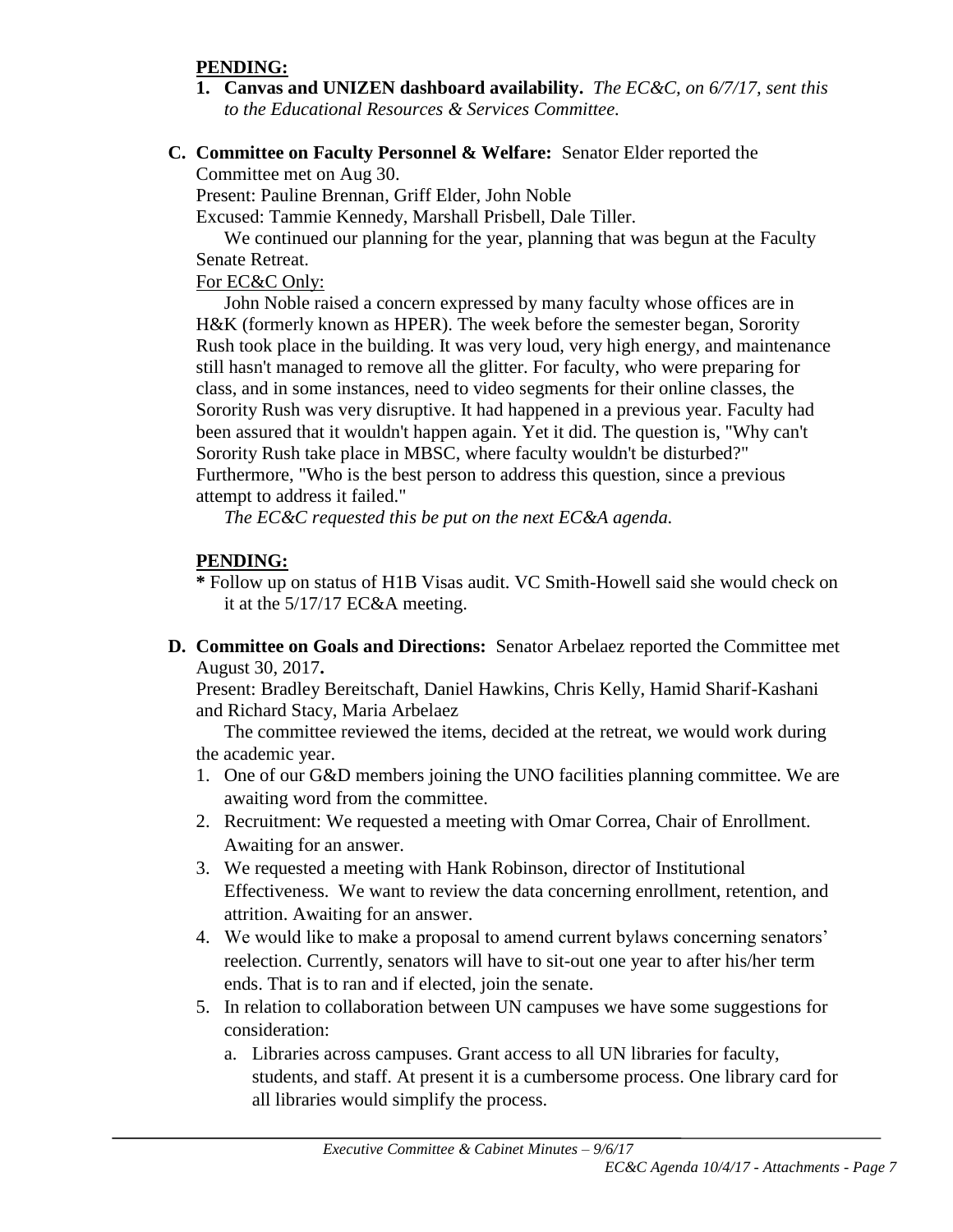- b. Allow access, across campuses, to scientific implements and programs equipment for faculty, students, and staff.
- c. Allow access to exercise facilities and programs to all faculty, students, and staff.

#### **Pending:**

- **1.** *Facilities Planning and Faculty Representation (Sent to G&D 2/10/16)* As important and continuous decisions are made regarding facilities planning on campus, we would like to see more faculty involvement in these plans, and be allowed frequent opportunities to engage in discussion with administration about facilities planning. The one committee the Faculty Senate is aware of is the University Committee on Facilities Planning, which typically meets once a year. The University Committee on Technology Resources, Services & Planning meets more frequently, but its primary focus is on the technology needs of the campus. In a previous meeting Goals & Directions met with Deb Smith-Howell to address administrative communication and questions about the University's Strategic Plan and the Faculty Senate's part in that process. We discussed the possibility of a more regular liaison with Dr. Smith-Howell with a representative from the F.S. Goals and Directions Committee that could increase the level of communication and information in this area**.**
- **2.** *Unit Based Recruiting*: *(Sent to G&D 8/17/16)* This item has focused on how individual departments may contribute to the recruitment and retention of students in better pursuit of the University's enrollment goals. Goals and Directions temporarily tabled this item and it will remain on our *Pending* list.
- **3.** The UNO Admin responded to Resolution 4285, 5/10/2017: **Deferred Action for Childhood Arrivals (DACA)** with plans to draft guidelines for faculty. EC&A would appreciate members of the FacSen committee (e.g. Dan Hawkins et al) staying closely in touch with Student Affairs (Dan Shipp, Jonathan Benjamin-Alvarado) and the CFE to review and collaborate**.** *(Sent to G&D to keep in touch 6/7/17)***.**
- **4. Soliciting Faculty Insights on UNO's Leadership Transition.** *(The EC&C, on 6/7/17, sent this to the Goals & Directions Committee.)*
- **5. Mav Creed**

*The following was submitted to the UNO Faculty Senate. Attached below it is the resolution from Student Government, a note that the Staff Advisory Council will also pass a favorable resolution, and the Mav Values Document. The UNO EC&C, on 6/7/2017, forwarded this item to the Goals & Directions Committee for discussion at the August 16, 2017, Retreat.*

On Mar 31, 2017, at 8:32 AM, Philip Covington [<pcovington@unomaha.edu>](mailto:pcovington@unomaha.edu) wrote:

*Faculty Senate, Staff Advisory Council, and Student Government:*

*Over the course of about 18 months, a university task force took on the task of creating a document that captures the essence of what it means to be a UNO Maverick. The task force included members appointed by Faculty Senate, Staff Advisory Council, and Student Government. Data was gathered from nearly 900 members of the university community, with special attention given to garnering feedback from individuals in under-represented groups.*

*Six primary themes emerged from the analysis of the data and the task force worked to briefly define each, intentionally weaving in language from the raw*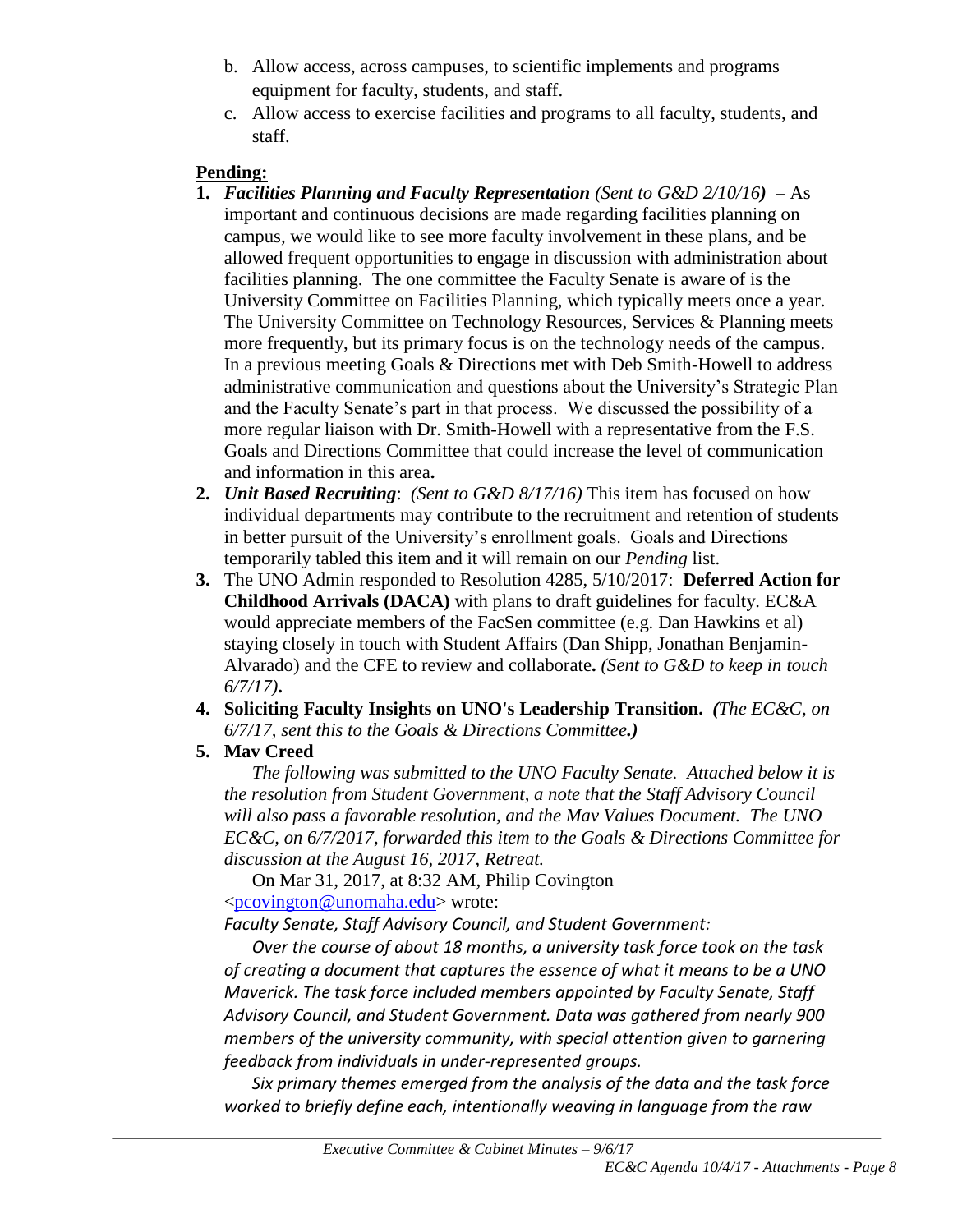*data. Those six statements form the core of the Maverick values document. These community standards serve as a foundation for mutual expectations of engaging one another within this university community and with our partners beyond.*

*It is our pleasure to forward the document to you and ask for your formal support of its tenets before we advance it to the Chancellor's Cabinet for final approval.*

*Respectfully Submitted,*

*Dr. Dan Shipp, Vice Chancellor for Student Affairs & Enrollment Management and*

*Dr. Phil Covington, Senior Director of Student Life and Chair of the Defining the Maverick Experience Task Force*

#### **Student Government Resolution:**

**WHEREAS,** the University of Nebraska at Omaha (UNO) is committed to creating distinctive values that all faculty, staff, administration, and students should follow, and;

**WHEREAS,** beginning in 2015, a taskforce of people from all areas of campus conducted and analyzed survey data, brainstormed ideas, and created a finalized document featuring the values that all UNO members should engage in and expect from others, and;

**WHEREAS,** two surveys were utilized to determine initial ideas for why students came to UNO, what they like about UNO, and whether they are proud to be a Maverick, and;

**WHEREAS,** there was data collected from close to 900 members of the UNO community, and there was a primary focus on reaching underrepresented individuals, and;

**WHEREAS,** after analyzing the data, the taskforce realized that the UNO community was lacking a creed to clearly define what it meant to be a Maverick and the Maverick experience, and;

**WHEREAS,** through extensive work, the taskforce, with assistance by University Communications and Dr. Dan Shipp, created a Maverick Value document listing the specific values as well as a statement noting that these values must be integrated in order to have an impact.

**THEREFORE BE IT RESOLVED**, that Student Government of the University of Nebraska at Omaha (SG-UNO) supports the Maverick Value document that better defines what it means to be a Maverick and its integration into the University system and communities beyond.

**- - - - - - - - - - - - - - - -**

**Staff Advisory Council:** On April 11, 2017, Staff Advisory Council voted unanimously to pass a resolution in support of the document spelling out what it means to be a UNO Maverick.

**- - - - - - - - - - - - - - - -**

Below is the Mav Values Document:

*We the students, faculty and staff of the University of Nebraska Omaha (UNO) hold the following community values to be the foundation of our identity as Mavericks.*

*As Mavericks, we commit daily to advance and support our community values: Authenticity*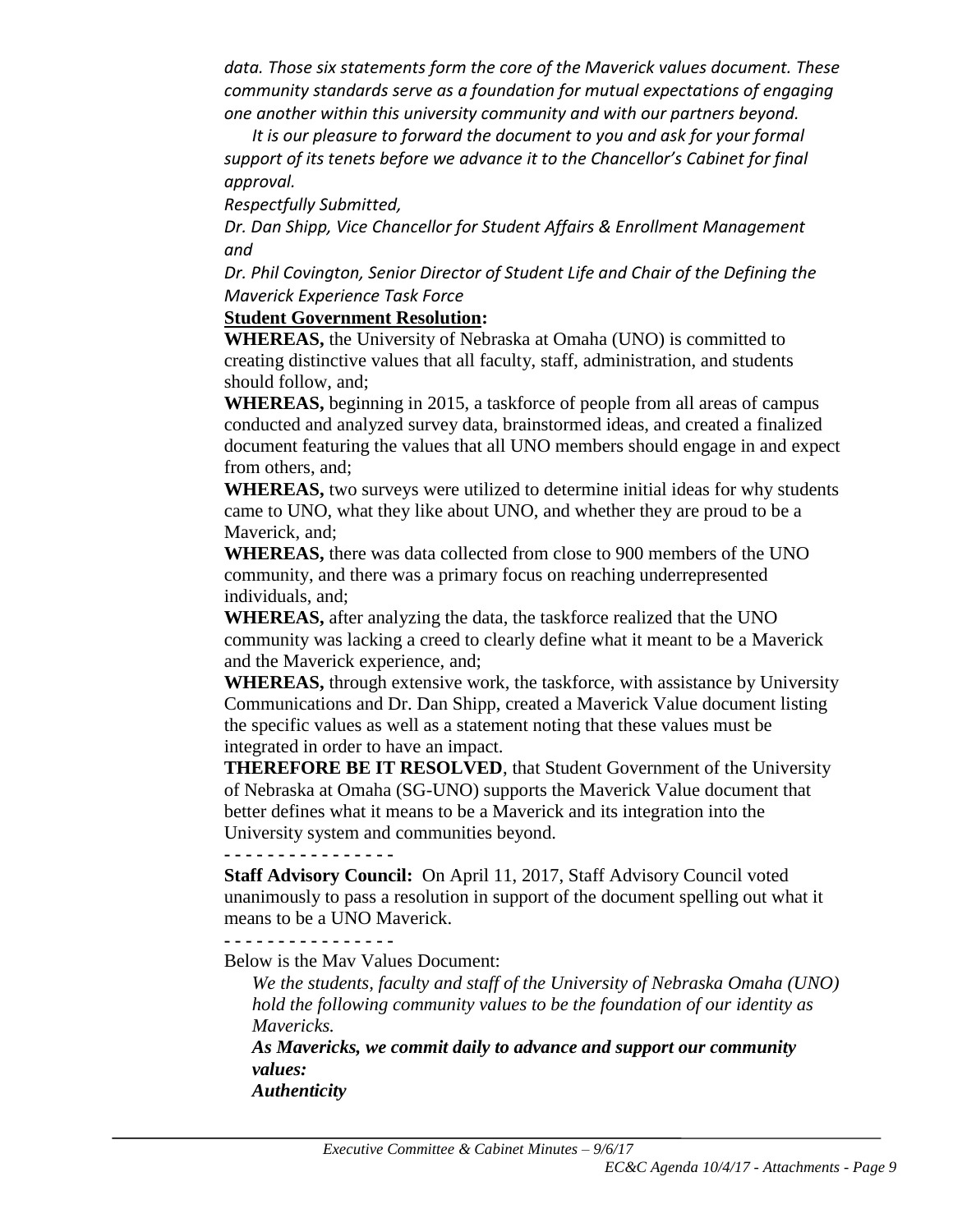*We stay true to our authentic selves and respect the unique and shared histories of the other members of our community.*

#### *Integrity*

*We strive to make sure our words are consistently reflected in our actions and treatment of others.*

#### *Inclusion*

*We are committed to cultivating a campus climate that welcomes and supports people of all cultures, beliefs, identities, and backgrounds.*

#### *Service*

*We engage in service with others to improve the lives of individuals throughout the Omaha metro area, state and beyond.* 

#### *Resilience*

*We rise above difficult challenges through hard work and courageous determination.* 

#### *Achievement*

*We accomplish our individual and shared goals by reaching high personal and professional levels of excellence.*

*We realize that these values are only words until we integrate them into our individual and shared actions. We commit to advancing these values as Mavericks at UNO, in the greater Omaha community, and beyond.*

#### **6. Parking Changes and Parking for Adjunct (Part Time and Temporary) Faculty:**

Link for reference: [https://www.unomaha.edu/news/2017/04/parking-changes](https://www.unomaha.edu/news/2017/04/parking-changes-coming-to-campus.php)[coming-to-campus.php](https://www.unomaha.edu/news/2017/04/parking-changes-coming-to-campus.php)

#### *Part-time permit options.*

- *Night Only Surface Permit – after 2:30 P.M.*
- *Lot T \$5 Entry - Weeks 2-16 of Fall/Spring Semesters (all-day)*
- *Daily/Hourly Permit Options \$1-4*
- *Reduced fee West or Pacific Street Garage Permit - \$200 Annually*
- *\$3 after 12:30 P.M. in the East Garage Lots U and T only.*
- *Lot 26 (no permit required with free limited shuttle service)*
- **E. Professional Development:** Senator Adams (No meeting/no report)

#### **PENDING:**

- **1. Faculty Professional Development Leave policies/procedures:** Given a growing number of questions and concerns about this issue, our committee will be gathering information (policies/procedures) at all levels (regents, university, colleges, departments) and comparing those documents in order to explore questions, including**:** 
	- **a.** Can faculty get a full year of leave if waiting until 12 years of service instead of at 6 years?
	- **b.** What are the earning restrictions while on leave (sabbatical)?
	- **c.** What documents govern how leave is prioritized/awarded?
	- **d.** What are the criteria for leave across colleges/departments? How consistent are these?
	- **e.** Who all reviews and/or weighs in on these decisions?

What language does the AAUP contract have regarding leave/sabbatical?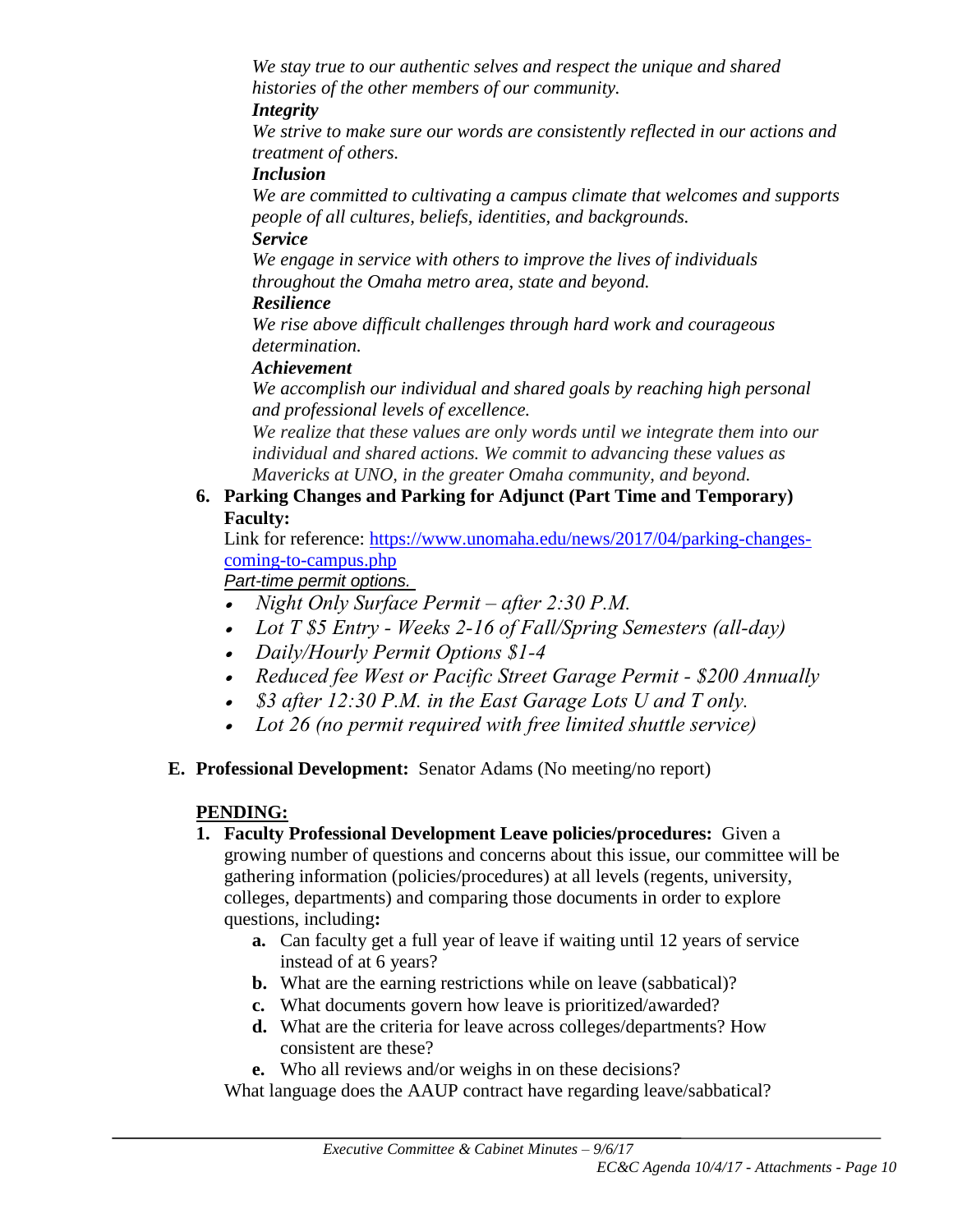**F. Committee on Rules:** Senator Nash reported the Rules Committee met at the Criss Library on August 30, 2017**.** *Present:* Samantha Clinkinbeard, Jeremy Johnson, Paul Landow, Bob Nash, Kathy Peterson, Wei Rowe. *Absent:* None.

Senator Nash moved the following four (4) resolutions for the Committee. They passed and will be sent to the full Senate next week.

#### **1. RESOLUTION: Academic Assessment Committee**

BE IT RESOLVED, that the following Senator be appointed to the Academic Assessment Committee for a one year term (08/01/17-07/31/18) to replace Samantha Clinkinbeard as a representative for the Faculty Senate:

Samantha Clinkinbeard (to be reappointed).

. El estado estado estado estado estado estado estado estado estado estado estado estado estado estado estado

#### **2. RESOLUTION: Digital Communications Team**

BE IT RESOLVED that Tej Adidam be appointed as a faculty representative to the Digital Communications Team for a three-year term (08/01/17-07/31/20).

. A construction of the construction of the construction of the construction of the construction of the construction

#### **3.** Completion of **RESOLUTION 4289,** 5/10/17**: University Committee on Excellence in Teaching**

BE IT RESOLVED, that the following faculty members be recommended for service as three-year appointments, from 08/01/17 through 07/31/20, on the University Committee on Excellence in Teaching. (Of the committee, two members should be recipients of the award and one member should be a pretenure faculty at-large member. These members will serve staggered terms, and their replacements will be appointed to serve terms that would balance term endings, except for the **pre-tenure** faculty at-large member, who serves one year (08/01/17-07/31/18):

Shelby Van Nordstrand, CFAM, (to replace Sherrie Wilson); William Mahoney, IS&T (to replace Matt Germonprez – *recipient of award*);

#### AND

**Anne Karabon, ED, Pre-Tenure Faculty Member At-Large (to replace Matthew Patton) (term: 08/01/17-07/31/18).**

. A construction of the construction of the construction of the construction of the construction of the construction

**4. RESOLUTION: UCRCA (University Committee on Research & Creative Activity)**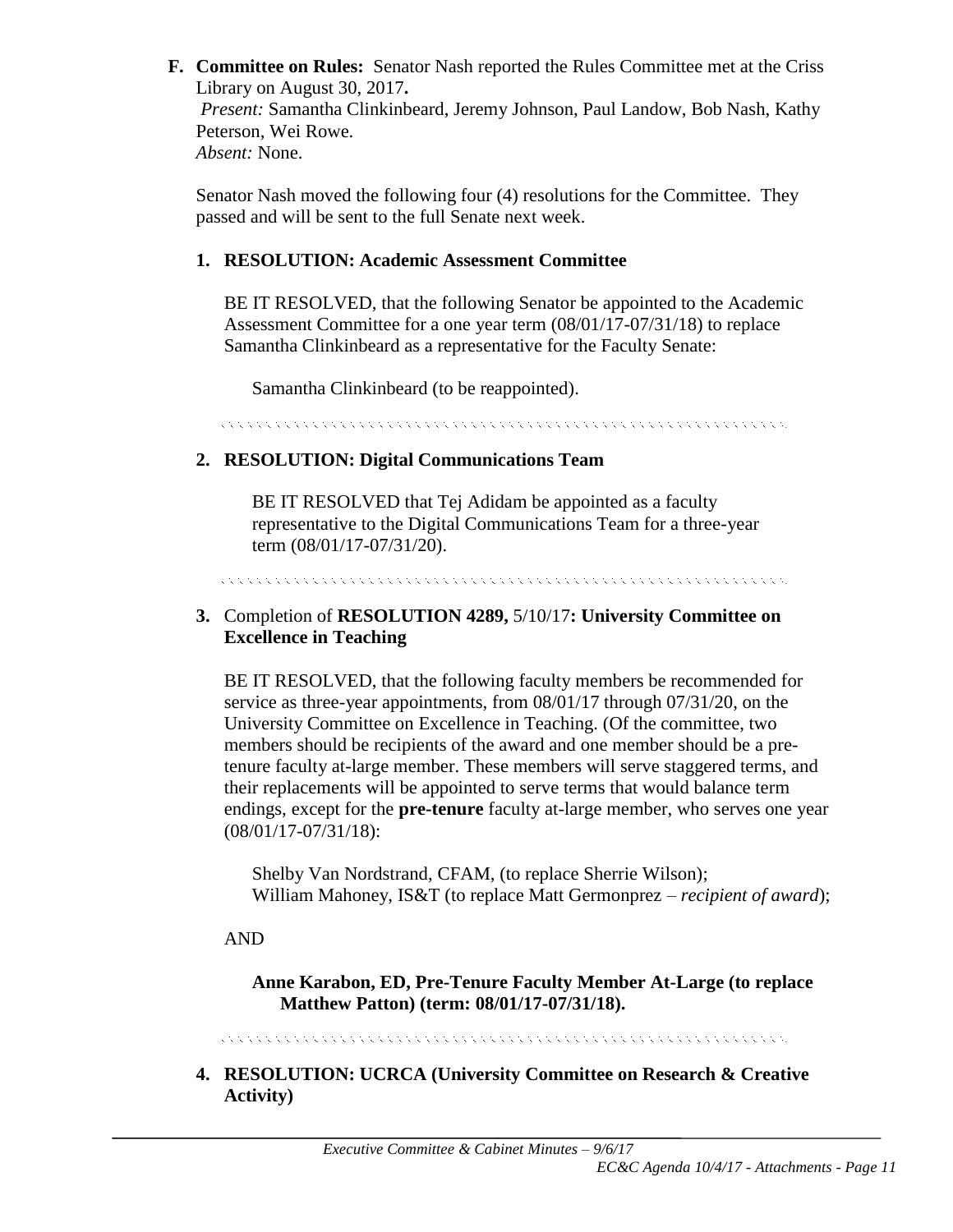BE IT RESOLVED that the following name go forward to replace Anastasia Kyvelidou (ED), who has resigned, to complete her three-year term, from 08/01/16 through 07/31/19:

Michelle Friend, ED (to replace Anastasia Kyvelidou).

**CONSTRUCT** .<br>Kabupatèn Kabupatèn Kabupatèn Kabupatèn Kabupatèn Kabupatèn Kabupatèn Kabupatèn Kabupatèn Kabupatèn Kabupatèn

The Committee is still searching for a replacement to complete the following resolution. They hope to have one in time for next week's full Senate meeting.

#### **5. RESOLUTION: University Committee on Technology Resources, Services & Planning**

BE IT RESOLVED that the following name go forward to replace Timi Barone, who has resigned, to complete her three-year term, from 08/01/15 through 07/31/18:

TBD (to replace Timi Barone).

. The contract of the contract of the contract of the contract of the contract of the contract of the contract

Senator Nash moved the following resolution for the Committee. It passed and will be sent to the full Senate next week.

#### **6. RESOLUTION: Academic Freedom & Tenure Committee**

BE IT RESOLVED, that in accordance with Article 6.5.2 of the Faculty Senate Bylaws the following nominees for the Academic Freedom and Tenure Committee are brought forward by the Rules Committee for senate nomination. The ballot will be presented to the UNO Faculty.

Two tenured faculty members will be elected from the following four nominees to serve a three-year term from October 16, 2017, through October 15, 2020, to replace Carey Ryan and Richard Stacy, whose terms will expire:

Ramon Guerra (English, A&S) Nancy Kelley (Social Work, CPACS) Ziaul Huq (Management, BA) Laura Grams.

Senator Nash moved the following resolution for the Committee. It passed and will be sent to the full Senate next week.

## **7. RESOLUTION** : **Faculty Grievance Committee**

**BE IT RESOLVED** that in accordance with the Faculty Senate of the University of Nebraska at Omaha Bylaws, Article VI.5.1, Faculty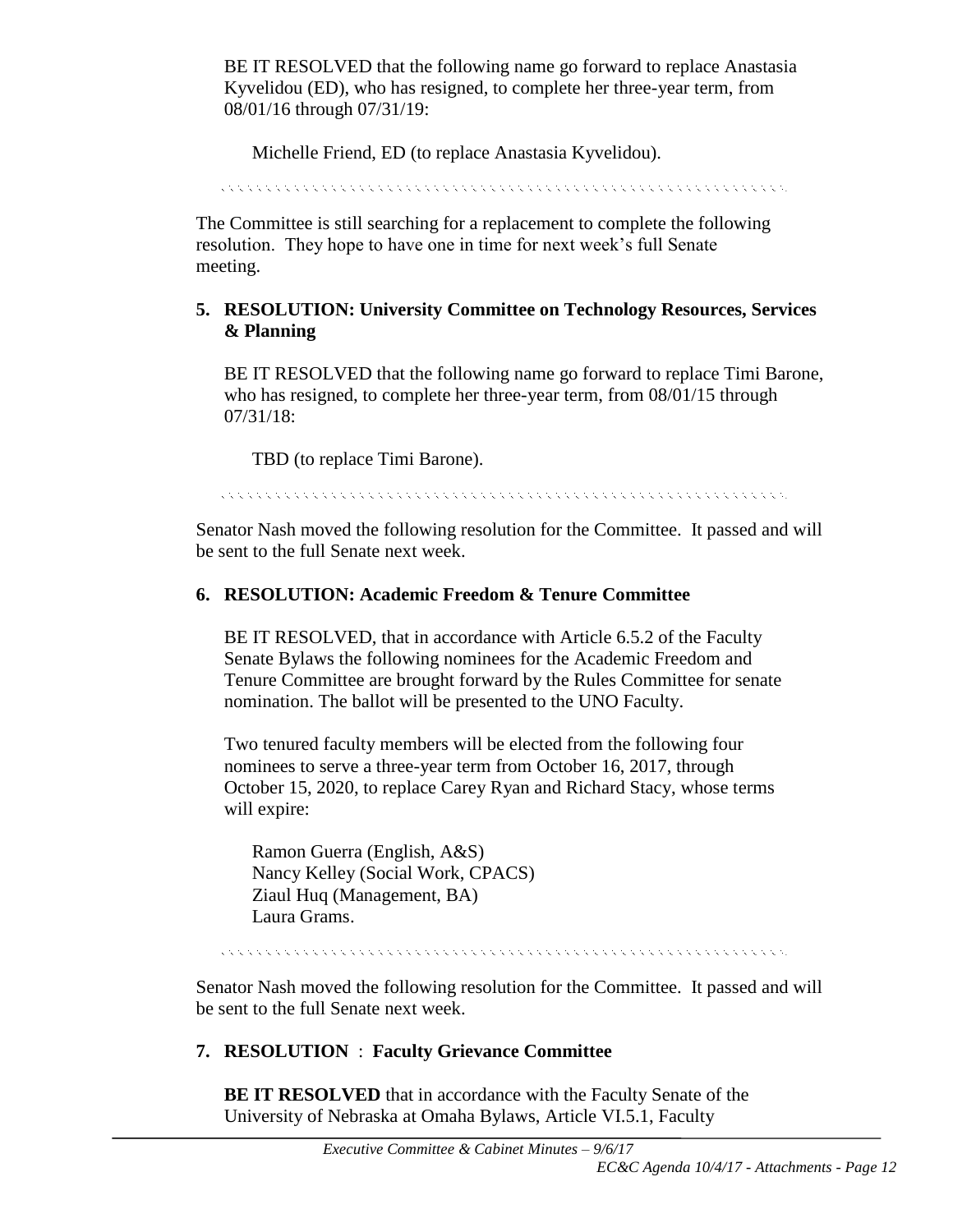Grievance Committee, the following faculty members are brought forward by the Rules Committee for ballot election by the senate.

Two Associate Professors will be elected from the following four nominees to replace Jodi Kreiling and John Noble, whose terms will expire, the first for a three-year term from September 16, 2017, through September 15, 2020; the second for a two year term from September 16, 2017, through September 15, 2019:

Jayaram Betanabhatla (Physics, A&S) Donna Dufner (ISQA, IS&T) Amy Morris (Art & Art History, CFAM) Joyce Neujahr (Patron Services, LIB)

And one member of the Faculty Senate **Faculty Personnel and Welfare Committee** will be elected from the following two nominees to replace Marshall Prisbell, whose term will expire, as the Faculty Personnel and Welfare Committee representative for a one-year term from September 16, 2017, through September 15, 2018:

> Marshall Prisbell John Noble.

Since both nominees of this next resolution are already on another Grievance Committees, the Rules Committee will find two other faculty members to serve on this committee and the resolution will go to the full Senate next week.

#### **8. RESOLUTION: UNO Professional Conduct Committee**

BE IT RESOLVED, that in accordance with the Faculty Senate of the University of Nebraska at Omaha Bylaws, Article VI.5.3, Professional Conduct Committee, the following faculty members are brought forward by the Rules Committee for ballot election by the senate.

BE IT RESOLVED, that one representative must be elected by ballot vote to serve a three-year term from September 16, 2017, through September 15, 2020, to replace outgoing member, Amanda Randall, whose term will expire. In accordance with Section 1.1 of the University of Nebraska at Omaha Professional Conduct Committee's Rules and Procedures, the following two nominees (**all tenured faculty** ranked assistant professor or above) are brought forward by the Committee on Rules for ballot election by the full senate as follows:

David Carter (Counseling, ED) Ann Fruhling (Interdisciplinary Informatics, IS&T).

The newly elected representative will also serve as alternate for threeyears from September 16, 2020, through September 15, 2023.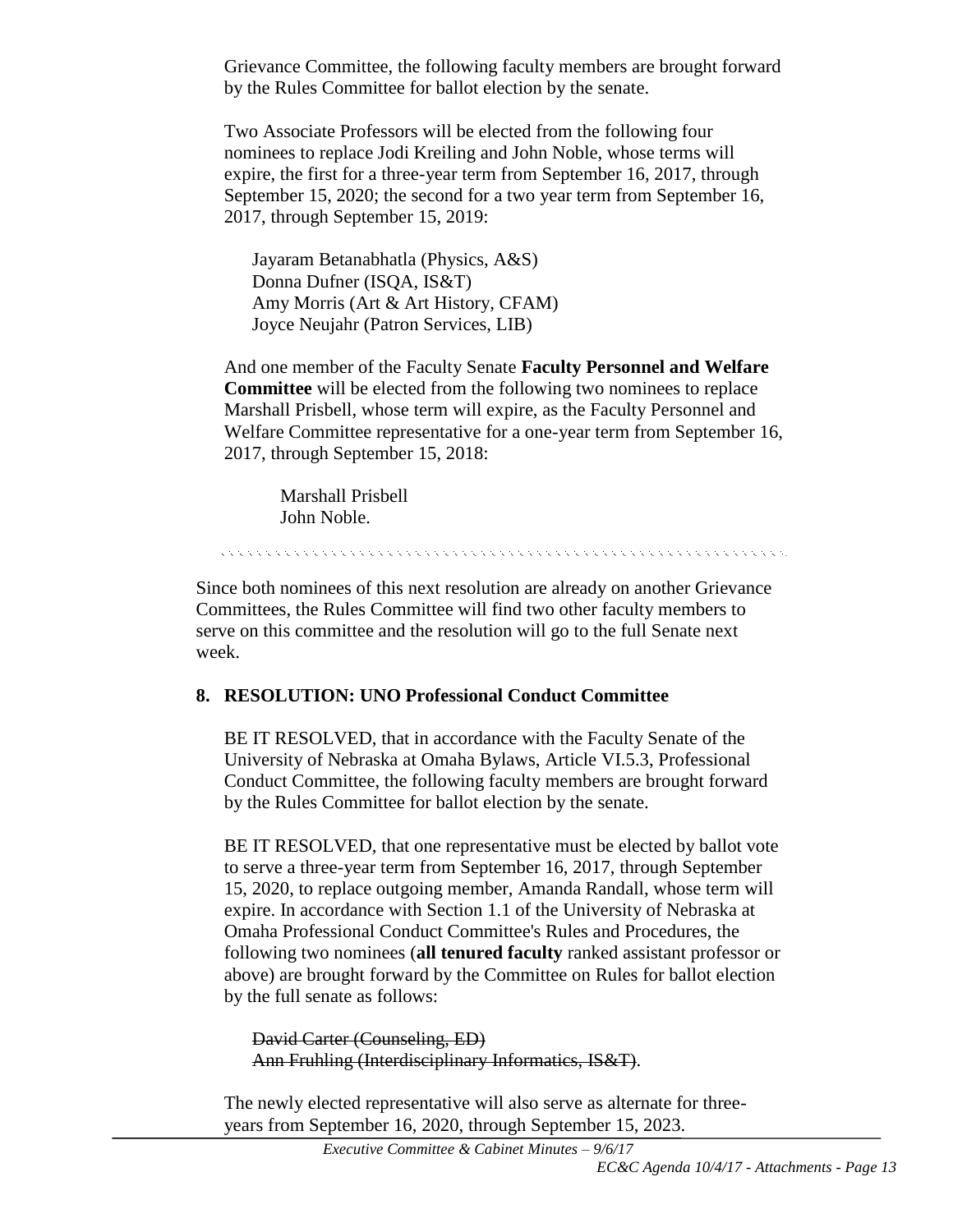Amanda Randall will serve as an alternate for 3 years, from September 16, 2017 through September 15, 2020.

e de la decada de la decada de la decada de la decada de la decada de la decada de la decada de la decada de l

#### **Still to fill:**

- Academic Freedom Coalition of Nebraska (AFCON) Membership & Liaison *9/6/17 The EC&C will ask at the 9/13/17 full Senate meeting if anyone would volunteer to serve on this committee. Whether or not anyone volunteers the UNO Faculty Senate will continue membership on AFCON.*
- Academic Planning Council Representatives (formerly from G&D and A&CA Committees) *9/6/17 The Rules Committee hopes to have names of faculty to fill two more slots on this committee and to have the resolution ready by next week's full Senate agenda.*
- Tuition Remission Task Force *9/6/17 The EC&C suggested asking either Ann Fruhling or Ken Dick to serve on this committee. The resolution will hopefully be included in next week's full Senate agenda.*

#### **PENDING:**

**1.** The Committee continues to review which Campus & University committees require participants who also serve on the Faculty Senate, and which committees might be served by representatives from the faculty at large**.** 

#### **2. Completion of RESOLUTION 4289-b: SEE ABOVE**

**BE IT RESOLVED**, that the following be appointed to University Committees as designated**:** 

**b. University Committee on Excellence in Teaching** 

BE IT RESOLVED, that the following faculty members be recommended for service as three-year appointments, from 08/01/17, through 07/31/20, on the University Committee on Excellence in Teaching. (Of the committee, two members should be recipients of the award and one member should be "first year faculty member holding a Ph.D.") These members will serve staggered terms, and their replacements will be appointed to serve terms that would balance term endings, except for the first year faculty member, who serves one year (08/01/17-07/31/18):

Shelby VanNordstrand, CFAM (to replace Sherrie Wilson) William Mahoney, IS&T (to replace Matt Germonprez) [*Recipient of Award*]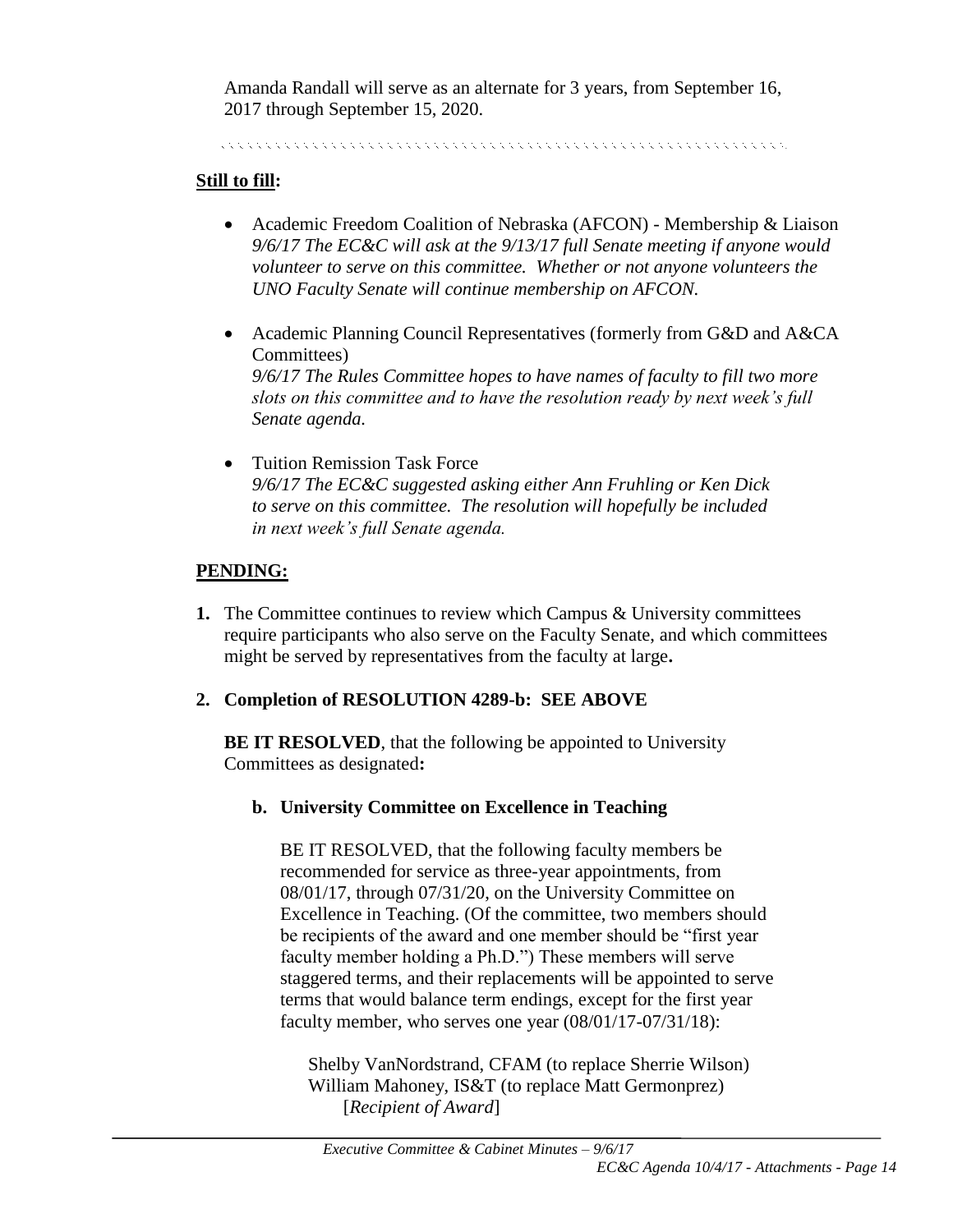AND

TBA, new faculty member holding Ph.D. (to replace Matthew Patton) (term: 08/01/17-07/31/18).

The Faculty Senate will skip completing the above **(RESOLUTION 4289-b)**. The Rules Committee is still deciding whether the one year term be filled by a pre-tenured, non-tenured, or un-tenured faculty member. *The Senate moves this to Rules Committee pending as of 8/16/17.*

#### **3. RESOLUTION 4299-b: SEE ABOVE**

#### **b. Academic Freedom Coalition of Nebraska (AFCON)**

BE IT RESOLVED, that the Faculty Senate President appoints the following senator to be the Senate representative to the Academic Freedom Coalition of Nebraska (AFCON), for a one year appointment from 05/11/17 through 05/09/18, to replace Jayaram Betanabhatla:

BA.

The Rules Committee is still deciding whether a representative is necessary for the above resolution if no one volunteers. The Faculty Senate office receives the AFCON Newsletter, which is forwarded to all senators. *The Senate moves this to Rules Committee pending as of 8/16/17.*

#### **4. RESOLUTION: Tuition Remission Task Force SEE ABOVE**

BE IT RESOLVED that the following senator be appointed to the Tuition Remission Task Force, for one year (8/1/17-7/31/18) to replace Stu Bernstein, whose term has expired:

The Rules Committee needs more information before replacing the representative for the committee. *The Senate moves this to Rules Committee pending as of 8/16/17.*

#### **V. Other Faculty Senate Committees**

**A. Faculty Senate Budget Advisory Committee Report**: Prof. Johnson/Hall, Maher, O'Hara

There is on-going communication with this committee.

\_\_\_\_\_\_\_\_\_\_\_\_\_\_\_\_\_\_\_.

## **VI. Ad hoc Committees**

**A. Ad hoc UNO-UNMC Faculty-to-Faculty Communication and Collaboration Committee**

Membership: Ann Anderson Berry Timi Barone Dhundy Bastola

*Executive Committee & Cabinet Minutes – 9/6/17*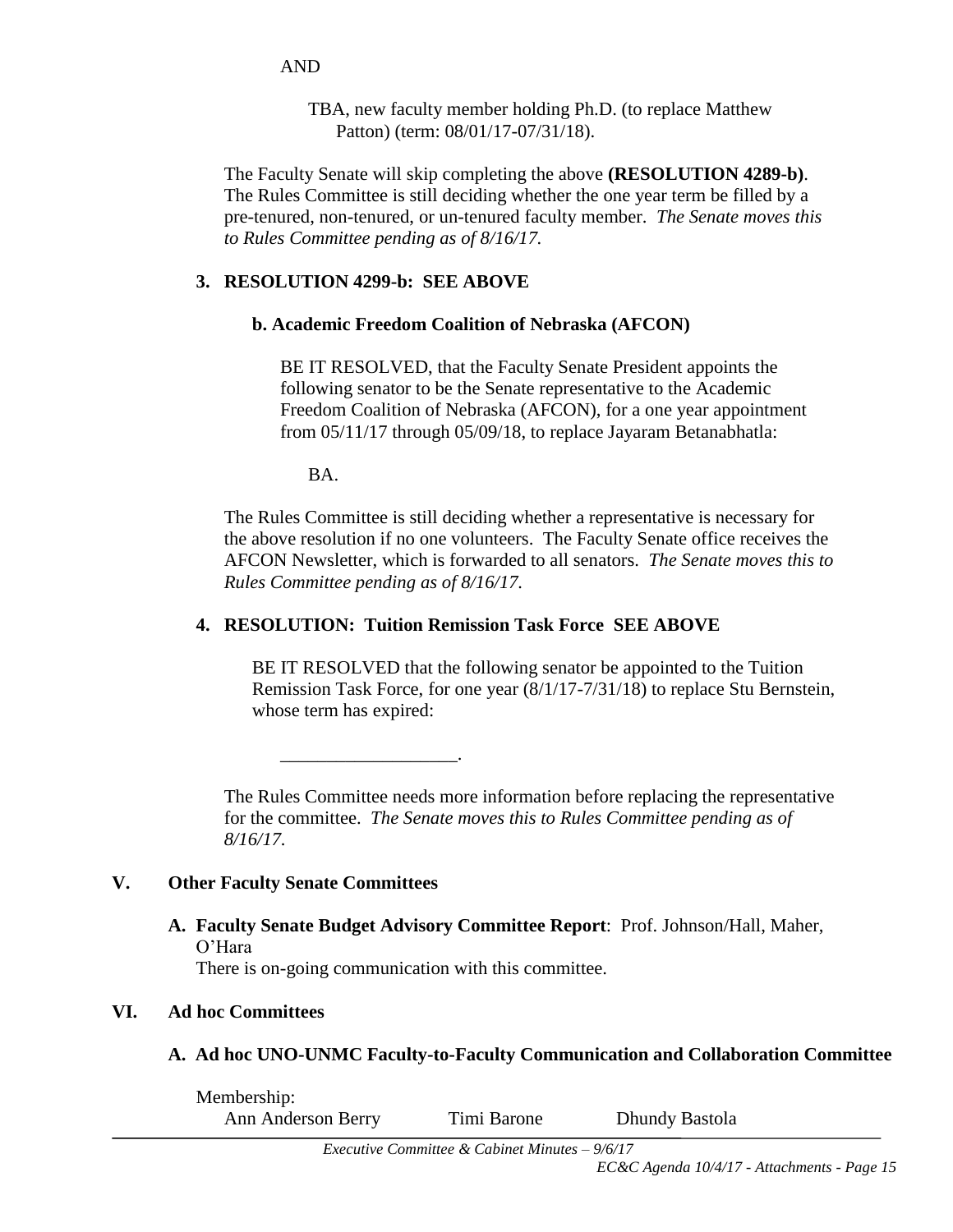| Elizabeth Beam                              | Catherine Bebhart | <b>Emily Glenn</b>     |
|---------------------------------------------|-------------------|------------------------|
| Laura Grams                                 | Craig Maher       | Amarnath Natarajan     |
| Debra Reilly (UNMC alternate) Eleanor Rogan |                   | Connie Schaffer        |
| Destynie Sewell                             | Mark Shriver      | <b>Suzanne Sollars</b> |
| Adam Tyma                                   | Glenda Woscyna    |                        |

#### **VII. Non-Senate Committee Reports**

#### **A. University-Wide Fringe Benefit Committee:** Prof. John Erickson

(Rec. 9/5/17) *The UWFBC will meet on 9-27-2017. Please forward this to the UNO Faculty Senate Executive Cabinet as a request for items or requests. This request would be appropriate to ask faculty members in all units. As the UNO faculty representative on the committee, I will present those to the UWFBC at the meeting.* 

#### **VIII. Unfinished Business**

#### **PENDING**

**A.** Grading Policy Change for "F" "FW" Grades (Policy draft 11/02/15 by Financial Support and Scholarships Office, updated 11/15/15.) (Another issue to note is verification of attendance.) (Fall 2016 w/ Senator Grams and Executive Committee) (On 3/1/17, the EC&C had these questions and asked that they be put on the EC&A agenda:

1. Are Faculty, both full time and adjunct, responsible for records retention? *On 6/7/17 President Grams stated that she will be checking with Bret Blackman regarding data security.*

*(Language has been changed and will be sent to all faculty. Dismissed by EC&C 9/6/17)*

- **B.** Participation in UNO Faculty Senate *(Fall 2016 to EC&C Pending)* Need to encourage and strengthen participation on UNO Faculty Senate.
	- 1. One possibility might be to change the FS Constitution
	- 2. Discussions with Colleges
	- 3. Go to Chairperson mentor(s)?
	- 4. Go to Board of Chairs

*How to Encourage Faculty to Serve on the Faculty Senate*: Informal data collection by the committee of approximately 40 UNO faculty members has generally revealed that *Service* of this nature tends to be acknowledged with little payoff compared to the perceived time commitment associated with governance. There is also a great deal of misinformation about the time obligations; nevertheless, most of the faculty we talked to showed little interest in this service even after we answered questions. The Goals and Directions Committee is now discussing ways to help the departments incentivize Faculty Senate and other University service opportunities by increasing by better recognizing the value of this service in ways such as higher Merit rankings on Annual Review, etc**.** *(The EC&C asked, on 6/7/17, that this be discussed at the 8/16/17 FS Retreat.)*

**C. Telecommunications** *At the 6/7/17 EC&C meeting President Grams said she will consult with Bret Blackman concerning the recent reorganization in*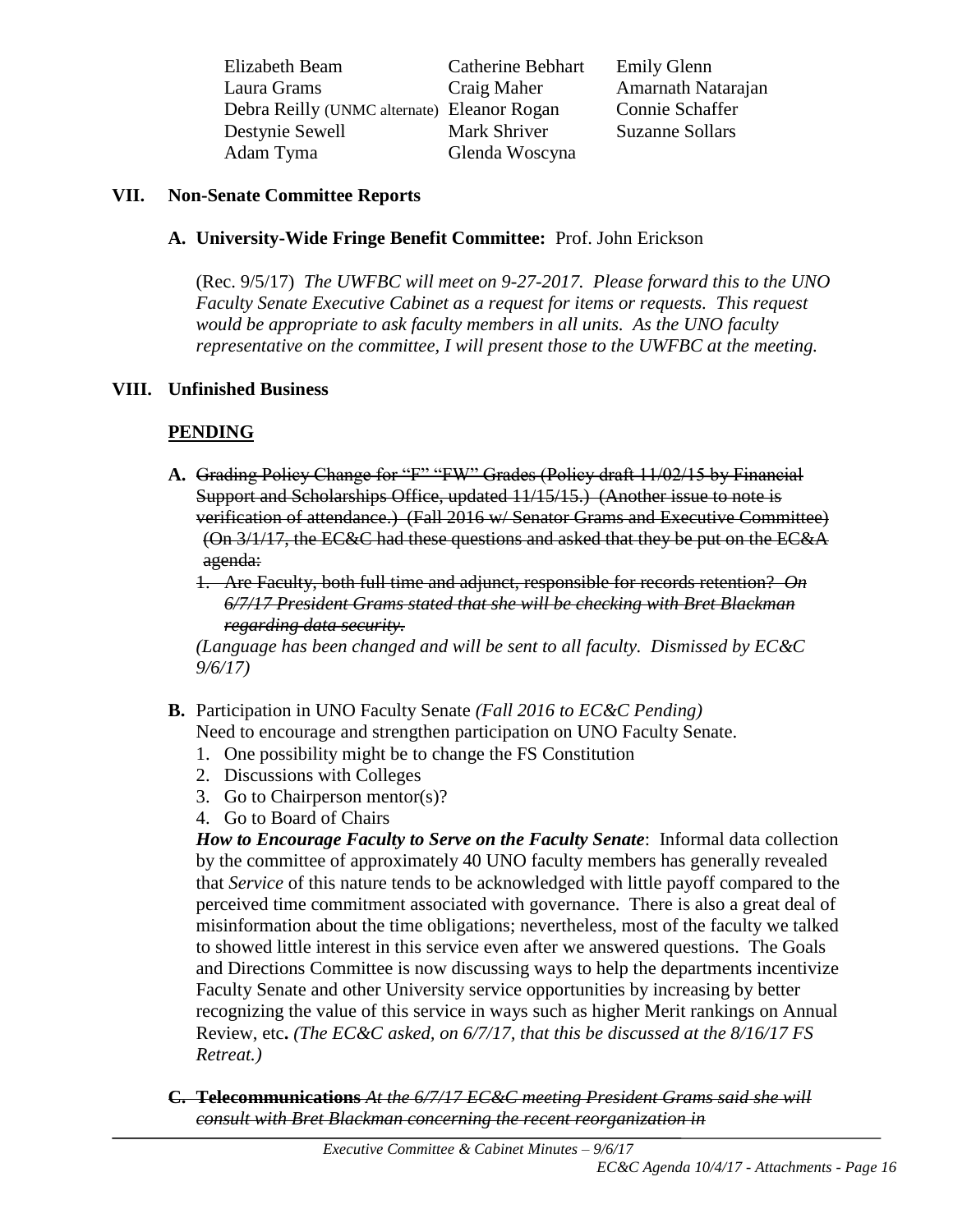*Telecommunication.*

*(dismissed by EC&C 9/6/17)*

#### **D. Change Start Time of UNO Faculty Senate Meetings?**

On 6/7/17 the EC&C suggested this be discussed at the 8/16/17 FS Retreat. At the 8/16/17 Faculty Senate Retreat there was brief consideration of potential benefits and drawbacks to convening Faculty Senate meetings 15 or 30 minutes later. The matter was left to the Executive Committee to gather relevant data from Institutional Effectiveness, and report back.

*9/6/17 President Grams received information from Hank Robinson of Institutional Effectiveness, that more classes will be held at 1 p.m. than 4 p.m. She is still waiting for further communication.*

#### **IX New Business**

Senator Grams moved and Senator Landow seconded the following resolution. It passed and will be sent to the full Senate next week.

#### **A. RESOLUTION: SUPPORT DACA STATEMENT**

**WHEREAS** the UNO Faculty Senate is committed to expanding educational opportunities for all of our students; and

**WHEREAS** the Faculty Senate joins with NU President Bounds and the NU Chancellors, standing "firmly in support of our DACA students" and assuring them that "they are important members of our community, and we are proud of their courage and commitment to their education"; and

WHEREAS the Faculty Senate on May 10, 2017, passed Resolution 4285 concerning students qualified under DACA;

**BE IT RESOLVED THAT** the UNO Faculty Senate affirms and supports the Statement of University of Nebraska President Hank Bounds regarding DACA and the Message from Chancellor Jeffrey P. Gold, M.D., on the U.S. Attorney General's announcement regarding the future of the Deferred Action for Childhood Arrivals (DACA) program, of September 2017.

a de la caractería de la caractería de la caractería de la caractería de la caractería de la caractería de la

Senator Grams moved and Senator Landow seconded the following resolution. The last paragraph was amended by Senator Grams and seconded by Senator Adams to include Hurricane Irma. The amended resolution passed and will be sent to the full Senate next week.

#### **B. RESOLUTION: SUPPORT FOR HURRICANE VICTIMS**

**WHEREAS** the UNO Faculty Senate joins the rest of the NU community in concern for the devastation caused by Hurricane Harvey in Houston, Texas and other affected communities and states; and

**WHEREAS** the NU leadership has offered aid and services to universities in these